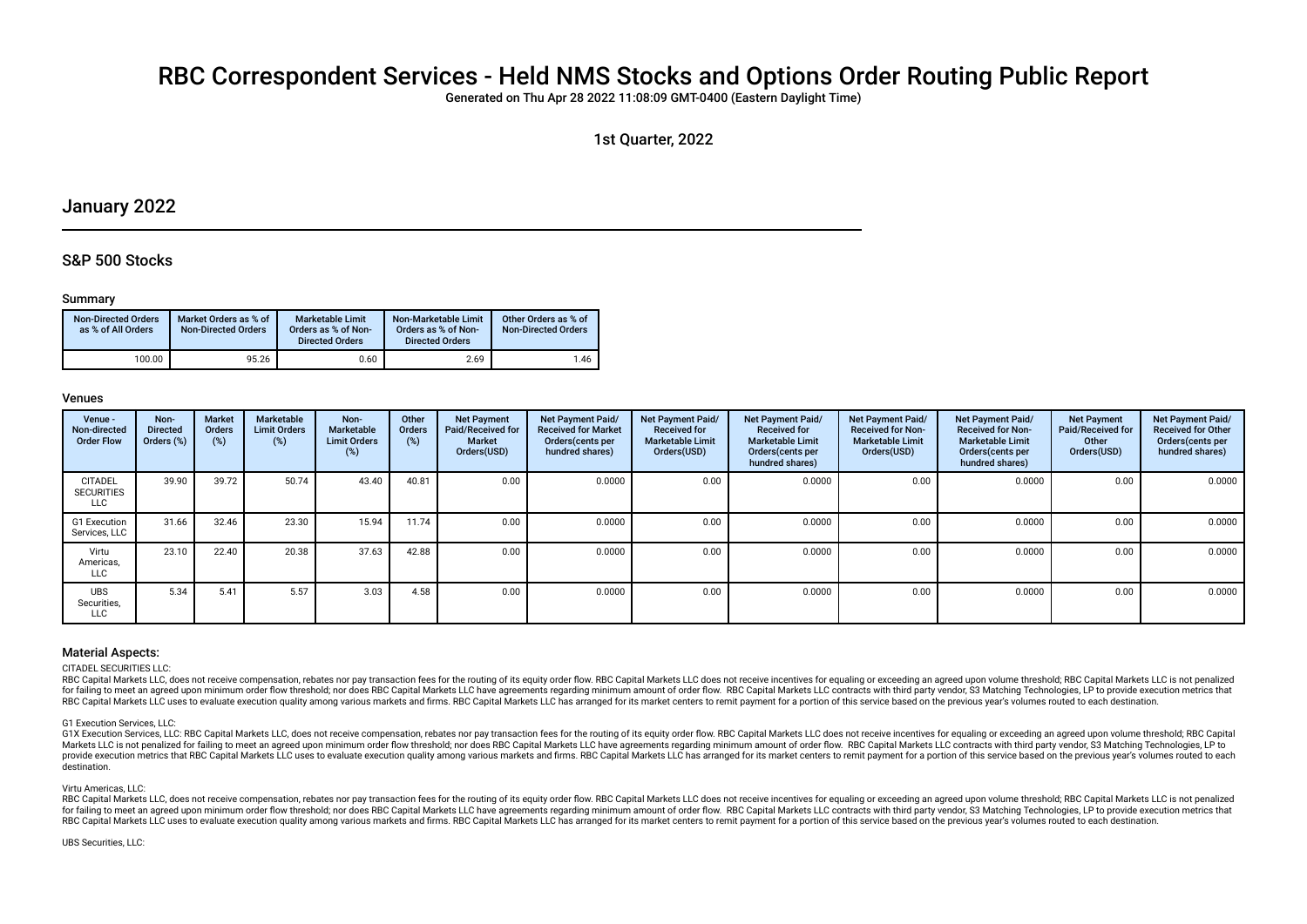RBC Capital Markets LLC, does not receive compensation, rebates nor pay transaction fees for the routing of its equity order flow. RBC Capital Markets LLC does not receive incentives for equaling or exceeding an agreed upo for failing to meet an agreed upon minimum order flow threshold; nor does RBC Capital Markets LLC have agreements regarding minimum amount of order flow. RBC Capital Markets LLC contracts with third party vendor. S3 Matchi RBC Capital Markets LLC uses to evaluate execution quality among various markets and firms. RBC Capital Markets LLC has arranged for its market centers to remit payment for a portion of this service based on the previous y

# January 2022

# Non-S&P 500 Stocks

#### Summary

| <b>Non-Directed Orders</b><br>as % of All Orders | Market Orders as % of<br><b>Non-Directed Orders</b> | <b>Marketable Limit</b><br>Orders as % of Non-<br><b>Directed Orders</b> | Non-Marketable Limit<br>Orders as % of Non-<br><b>Directed Orders</b> | Other Orders as % of<br><b>Non-Directed Orders</b> |
|--------------------------------------------------|-----------------------------------------------------|--------------------------------------------------------------------------|-----------------------------------------------------------------------|----------------------------------------------------|
| 100.00                                           | 90.73                                               | 2.46                                                                     | 5.46                                                                  | 1.36                                               |

### Venues

| Venue -<br>Non-directed<br><b>Order Flow</b>      | Non-<br><b>Directed</b><br>Orders (%) | <b>Market</b><br>Orders<br>$(\%)$ | Marketable<br><b>Limit Orders</b><br>$(\%)$ | Non-<br>Marketable<br><b>Limit Orders</b><br>(%) | Other<br><b>Orders</b><br>$(\%)$ | <b>Net Payment</b><br>Paid/Received for<br><b>Market</b><br>Orders(USD) | Net Payment Paid/<br><b>Received for Market</b><br>Orders (cents per<br>hundred shares) | Net Payment Paid/<br><b>Received for</b><br><b>Marketable Limit</b><br>Orders(USD) | Net Payment Paid/<br><b>Received for</b><br><b>Marketable Limit</b><br>Orders (cents per<br>hundred shares) | Net Payment Paid/<br><b>Received for Non-</b><br><b>Marketable Limit</b><br>Orders(USD) | Net Payment Paid/<br><b>Received for Non-</b><br><b>Marketable Limit</b><br>Orders (cents per<br>hundred shares) | <b>Net Payment</b><br><b>Paid/Received for</b><br>Other<br>Orders(USD) | Net Payment Paid/<br><b>Received for Other</b><br>Orders(cents per<br>hundred shares) |
|---------------------------------------------------|---------------------------------------|-----------------------------------|---------------------------------------------|--------------------------------------------------|----------------------------------|-------------------------------------------------------------------------|-----------------------------------------------------------------------------------------|------------------------------------------------------------------------------------|-------------------------------------------------------------------------------------------------------------|-----------------------------------------------------------------------------------------|------------------------------------------------------------------------------------------------------------------|------------------------------------------------------------------------|---------------------------------------------------------------------------------------|
| Virtu<br>Americas,<br><b>LLC</b>                  | 46.44                                 | 44.63                             | 67.03                                       | 63.51                                            | 61.61                            | 0.00                                                                    | 0.0000                                                                                  | 0.00                                                                               | 0.0000                                                                                                      | 0.00                                                                                    | 0.0000                                                                                                           | 0.00                                                                   | 0.0000                                                                                |
| G1 Execution<br>Services, LLC                     | 23.49                                 | 24.78                             | 8.20                                        | 12.13                                            | 10.51                            | 0.00                                                                    | 0.0000                                                                                  | 0.00                                                                               | 0.0000                                                                                                      | 0.00                                                                                    | 0.0000                                                                                                           | 0.00                                                                   | 0.0000                                                                                |
| <b>CITADEL</b><br><b>SECURITIES</b><br><b>LLC</b> | 22.46                                 | 22.79                             | 18.19                                       | 19.22                                            | 20.88                            | 0.00                                                                    | 0.0000                                                                                  | 0.00                                                                               | 0.0000                                                                                                      | 0.00                                                                                    | 0.0000                                                                                                           | 0.00                                                                   | 0.0000                                                                                |
| <b>UBS</b><br>Securities,<br>LLC                  | 7.61                                  | 7.80                              | 6.59                                        | 5.14                                             | 6.99                             | 0.00                                                                    | 0.0000                                                                                  | 0.00                                                                               | 0.0000                                                                                                      | 0.00                                                                                    | 0.0000                                                                                                           | 0.00                                                                   | 0.0000                                                                                |

### Material Aspects:

Virtu Americas, LLC:

RBC Capital Markets LLC, does not receive compensation, rebates nor pay transaction fees for the routing of its equity order flow. RBC Capital Markets LLC does not receive incentives for equaling or exceeding an agreed upo for failing to meet an agreed upon minimum order flow threshold; nor does RBC Capital Markets LLC have agreements regarding minimum amount of order flow. RBC Capital Markets LLC contracts with third party vendor, S3 Matchi RBC Capital Markets LLC uses to evaluate execution quality among various markets and firms. RBC Capital Markets LLC has arranged for its market centers to remit payment for a portion of this service based on the previous y

#### G1 Execution Services, LLC:

G1X Execution Services, LLC: RBC Capital Markets LLC, does not receive compensation, rebates nor pay transaction fees for the routing of its equity order flow. RBC Capital Markets LLC does not receive incentives for equali Markets LLC is not penalized for failing to meet an agreed upon minimum order flow threshold; nor does RBC Capital Markets LLC have agreements regarding minimum amount of order flow. RBC Capital Markets LLC contracts with provide execution metrics that RBC Capital Markets LLC uses to evaluate execution quality among various markets and firms. RBC Capital Markets LLC has arranged for its market centers to remit payment for a portion of this destination.

#### CITADEL SECURITIES LLC:

RBC Capital Markets LLC, does not receive compensation, rebates nor pay transaction fees for the routing of its equity order flow. RBC Capital Markets LLC does not receive incentives for equaling or exceeding an agreed upo for failing to meet an agreed upon minimum order flow threshold; nor does RBC Capital Markets LLC have agreements regarding minimum amount of order flow. RBC Capital Markets LLC contracts with third party vendor. S3 Matchi RBC Capital Markets LLC uses to evaluate execution quality among various markets and firms. RBC Capital Markets LLC has arranged for its market centers to remit payment for a portion of this service based on the previous y

#### UBS Securities, LLC:

RBC Capital Markets U.C. does not receive compensation, rebates nor pay transaction fees for the routing of its equity order flow. RBC Capital Markets U.C. does not receive incentives for equaling or exceeding an agreed up for failing to meet an agreed upon minimum order flow threshold, nor does RBC Capital Markets LLC have agreements regarding minimum amount of order flow. RBC Capital Markets LLC contracts with third party vendor, S3 Matchi RBC Capital Markets LLC uses to evaluate execution quality among various markets and firms. RBC Capital Markets LLC has arranged for its market centers to remit payment for a portion of this service based on the previous y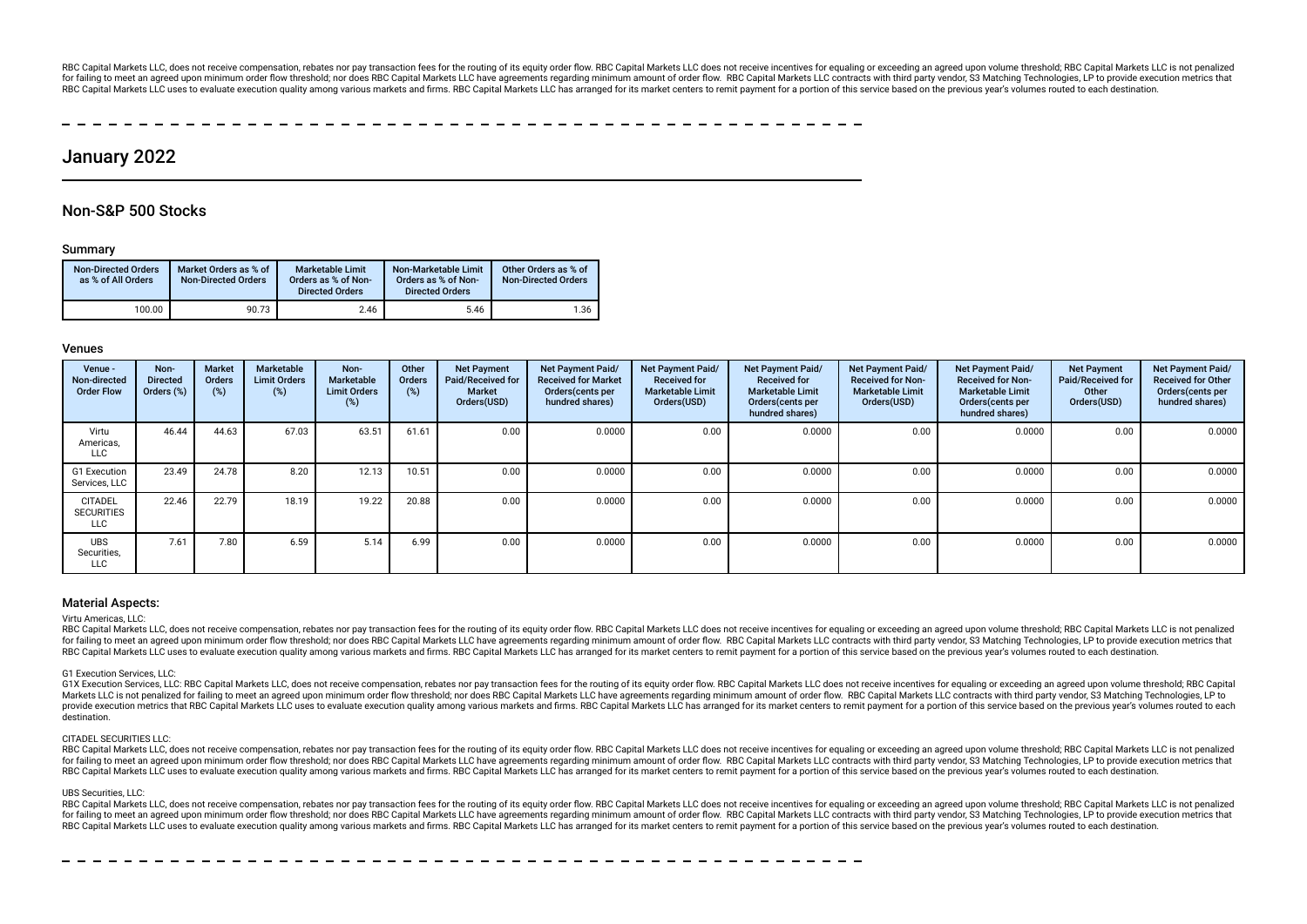# January 2022

# **Options**

# Summary

| <b>Non-Directed Orders</b><br>as % of All Orders | Market Orders as % of<br><b>Non-Directed Orders</b> | <b>Marketable Limit</b><br>Orders as % of Non-<br><b>Directed Orders</b> | Non-Marketable Limit<br>Orders as % of Non-<br><b>Directed Orders</b> | Other Orders as % of<br><b>Non-Directed Orders</b> |
|--------------------------------------------------|-----------------------------------------------------|--------------------------------------------------------------------------|-----------------------------------------------------------------------|----------------------------------------------------|
| 100.00                                           | 33.80                                               | 9.68                                                                     | 45.02                                                                 | 12.87                                              |

### Venues

| Venue -<br>Non-directed<br><b>Order Flow</b>           | Non-<br><b>Directed</b><br>Orders (%) | <b>Market</b><br><b>Orders</b><br>(%) | Marketable<br><b>Limit Orders</b><br>(%) | Non-<br>Marketable<br><b>Limit Orders</b><br>(%) | Other<br><b>Orders</b><br>(%) | <b>Net Payment</b><br>Paid/Received for<br>Market<br>Orders(USD) | Net Payment Paid/<br><b>Received for Market</b><br>Orders (cents per<br>hundred shares) | Net Payment Paid/<br><b>Received for</b><br><b>Marketable Limit</b><br>Orders(USD) | Net Payment Paid/<br><b>Received for</b><br><b>Marketable Limit</b><br>Orders (cents per<br>hundred shares) | Net Payment Paid/<br><b>Received for Non-</b><br><b>Marketable Limit</b><br>Orders(USD) | Net Payment Paid/<br><b>Received for Non-</b><br><b>Marketable Limit</b><br>Orders (cents per<br>hundred shares) | <b>Net Payment</b><br>Paid/Received for<br>Other<br>Orders(USD) | Net Payment Paid/<br><b>Received for Other</b><br>Orders(cents per<br>hundred shares) |
|--------------------------------------------------------|---------------------------------------|---------------------------------------|------------------------------------------|--------------------------------------------------|-------------------------------|------------------------------------------------------------------|-----------------------------------------------------------------------------------------|------------------------------------------------------------------------------------|-------------------------------------------------------------------------------------------------------------|-----------------------------------------------------------------------------------------|------------------------------------------------------------------------------------------------------------------|-----------------------------------------------------------------|---------------------------------------------------------------------------------------|
| <b>CITADEL</b><br><b>SECURITIES LLC</b>                | 56.91                                 | 59.56                                 | 57.75                                    | 67.67                                            | 5.61                          | 9,240.70                                                         | 13.2881                                                                                 | 10,554.35                                                                          | 24.5330                                                                                                     | 26,030.85                                                                               | 43.2730                                                                                                          | 414.20                                                          | 32.0340                                                                               |
| Wolverine<br>Execution<br>Services, LLC                | 30.76                                 | 40.44                                 | 42.07                                    | 31.87                                            | 0.27                          | 13.827.25                                                        | 29.9499                                                                                 | 22.277.00                                                                          | 31.1872                                                                                                     | 19,805.00                                                                               | 38.1864                                                                                                          | 7,667.00                                                        | 29.0153                                                                               |
| Matrix<br>Executions,<br>LLC / Simplex<br>Trading, LLC | 12.03                                 | 0.00                                  | 0.18                                     | 0.44                                             | 91.81                         | 0.00                                                             | 0.0000                                                                                  | 14.70                                                                              | 15.3125                                                                                                     | 75.30                                                                                   | 19.5078                                                                                                          | 6,998.25                                                        | 19.1943                                                                               |
| Dash/IMC<br>Financial<br>Markets                       | 0.30                                  | 0.00                                  | 0.00                                     | 0.02                                             | 2.30                          | 0.00                                                             | 0.0000                                                                                  | 0.00                                                                               | 0.0000                                                                                                      | 0.00                                                                                    | 0.0000                                                                                                           | 33.00                                                           | 13.8655                                                                               |

# Material Aspects:

CITADEL SECURITIES LLC:

For exchange-listed equity and index options, RBC is assessed fees and receives credits from the option market centers that may exceed the amount we are charged. RBC may receive the benefit of these credits and such paymen

### Wolverine Execution Services, LLC:

For exchange-listed equity and index options, RBC is assessed fees and receives credits from the option market centers that may exceed the amount we are charged. RBC may receive the benefit of these credits and such paymen

Matrix Executions, LLC / Simplex Trading, LLC:

For exchange-listed equity and index options, RBC is assessed fees and receives credits from the option market centers that may exceed the amount we are charged. RBC may receive the benefit of these credits and such paymen

Dash/IMC Financial Markets:

For exchange-listed equity and index options, RBC is assessed fees and receives credits from the option market centers that may exceed the amount we are charged. RBC may receive the benefit of these credits and such paymen

# February 2022

# S&P 500 Stocks

# Summary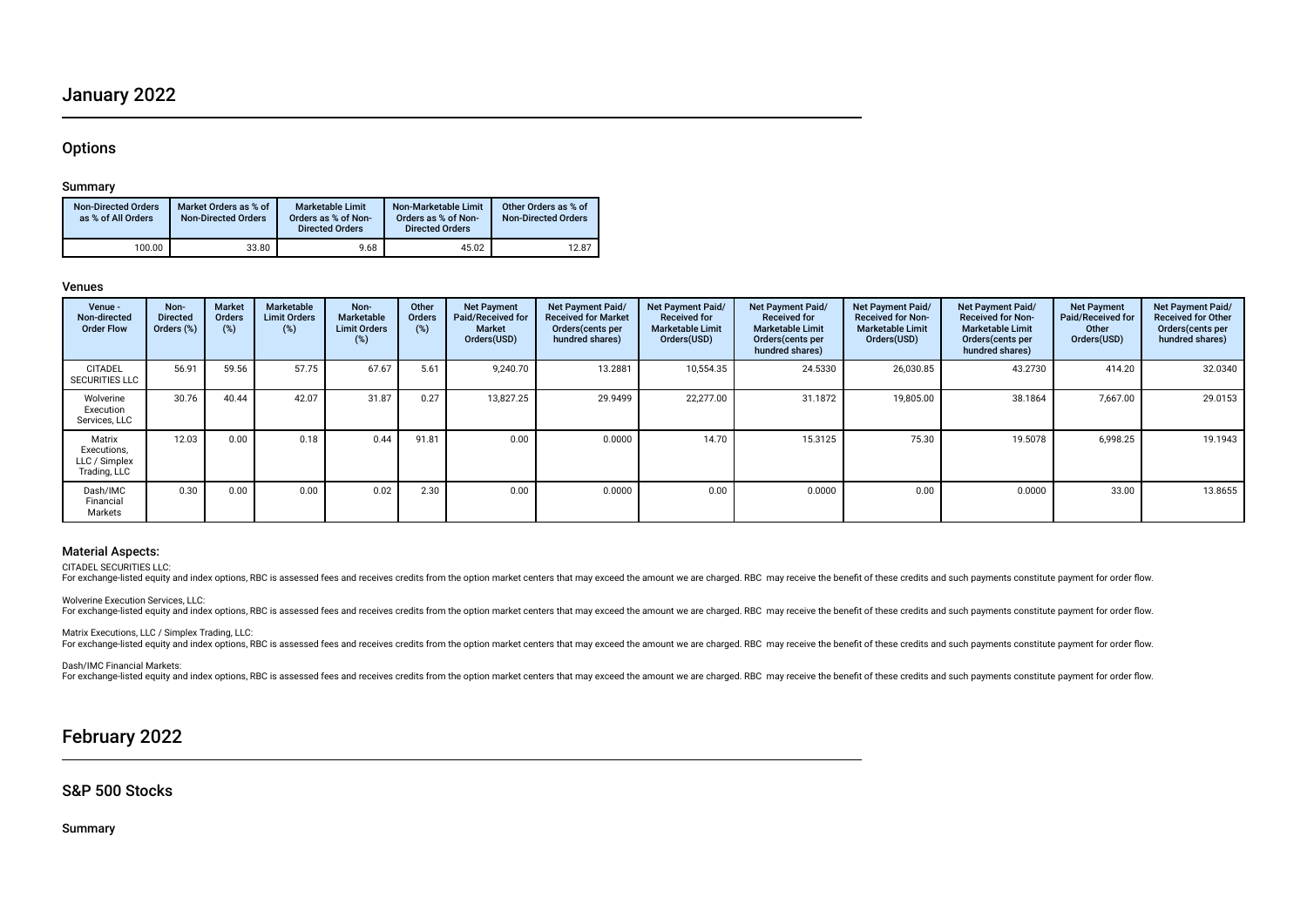| <b>Non-Directed Orders</b><br>as % of All Orders | Market Orders as % of<br><b>Non-Directed Orders</b> | Marketable Limit<br>Orders as % of Non-<br><b>Directed Orders</b> | Non-Marketable Limit<br>Orders as % of Non-<br><b>Directed Orders</b> | Other Orders as % of<br><b>Non-Directed Orders</b> |
|--------------------------------------------------|-----------------------------------------------------|-------------------------------------------------------------------|-----------------------------------------------------------------------|----------------------------------------------------|
| 100.00                                           | 94.97                                               | 0.65                                                              | 3.04                                                                  | 1.34                                               |

### Venues

| Venue -<br>Non-directed<br><b>Order Flow</b>      | Non-<br><b>Directed</b><br>Orders (%) | <b>Market</b><br><b>Orders</b><br>(%) | Marketable<br><b>Limit Orders</b><br>(%) | Non-<br>Marketable<br><b>Limit Orders</b><br>(%) | Other<br>Orders<br>(%) | <b>Net Payment</b><br><b>Paid/Received for</b><br>Market<br>Orders(USD) | Net Payment Paid/<br><b>Received for Market</b><br>Orders(cents per<br>hundred shares) | <b>Net Payment Paid/</b><br><b>Received for</b><br><b>Marketable Limit</b><br>Orders(USD) | <b>Net Payment Paid/</b><br><b>Received for</b><br><b>Marketable Limit</b><br>Orders(cents per<br>hundred shares) | Net Payment Paid/<br><b>Received for Non-</b><br><b>Marketable Limit</b><br>Orders(USD) | <b>Net Payment Paid/</b><br><b>Received for Non-</b><br><b>Marketable Limit</b><br>Orders (cents per<br>hundred shares) | <b>Net Payment</b><br>Paid/Received for<br>Other<br>Orders(USD) | Net Payment Paid/<br><b>Received for Other</b><br>Orders(cents per<br>hundred shares) |
|---------------------------------------------------|---------------------------------------|---------------------------------------|------------------------------------------|--------------------------------------------------|------------------------|-------------------------------------------------------------------------|----------------------------------------------------------------------------------------|-------------------------------------------------------------------------------------------|-------------------------------------------------------------------------------------------------------------------|-----------------------------------------------------------------------------------------|-------------------------------------------------------------------------------------------------------------------------|-----------------------------------------------------------------|---------------------------------------------------------------------------------------|
| <b>CITADEL</b><br><b>SECURITIES</b><br><b>LLC</b> | 39.62                                 | 39.47                                 | 43.91                                    | 43.11                                            | 40.10                  | 0.00                                                                    | 0.0000                                                                                 | 0.00                                                                                      | 0.0000                                                                                                            | 0.00                                                                                    | 0.0000                                                                                                                  | 0.00                                                            | 0.0000                                                                                |
| G1 Execution<br>Services, LLC                     | 32.49                                 | 33.32                                 | 26.79                                    | 16.47                                            | 12.87                  | 0.00                                                                    | 0.0000                                                                                 | 0.00                                                                                      | 0.0000                                                                                                            | 0.00                                                                                    | 0.0000                                                                                                                  | 0.00                                                            | 0.0000                                                                                |
| Virtu<br>Americas,<br><b>LLC</b>                  | 22.57                                 | 21.81                                 | 23.46                                    | 37.28                                            | 42.55                  | 0.00                                                                    | 0.0000                                                                                 | 0.00                                                                                      | 0.0000                                                                                                            | 0.00                                                                                    | 0.0000                                                                                                                  | 0.00                                                            | 0.0000                                                                                |
| <b>UBS</b><br>Securities,<br><b>LLC</b>           | 5.33                                  | 5.41                                  | 5.83                                     | 3.14                                             | 4.48                   | 0.00                                                                    | 0.0000                                                                                 | 0.00                                                                                      | 0.0000                                                                                                            | 0.00                                                                                    | 0.0000                                                                                                                  | 0.00                                                            | 0.0000                                                                                |

#### Material Aspects:

#### CITADEL SECURITIES LLC:

RBC Capital Markets LLC, does not receive compensation, rebates nor pay transaction fees for the routing of its equity order flow. RBC Capital Markets LLC does not receive incentives for equaling or exceeding an agreed upo for failing to meet an agreed upon minimum order flow threshold, nor does RBC Capital Markets LLC have agreements regarding minimum amount of order flow. RBC Capital Markets LLC contracts with third party vendor, S3 Matchi RBC Capital Markets LLC uses to evaluate execution quality among various markets and firms. RBC Capital Markets LLC has arranged for its market centers to remit payment for a portion of this service based on the previous y

#### G1 Execution Services, LLC:

G1X Execution Services. LLC: RBC Capital Markets LLC. does not receive compensation, rebates nor pay transaction fees for the routing of its equity order flow. RBC Capital Markets LLC does not receive incentives for equali District in the contracts with third party vendor, S. Matching Technologies, LP to the contracts with the second and the second contracts with the second article is the contracts with third party vendor, S3 Matching Techno provide execution metrics that RBC Capital Markets LLC uses to evaluate execution quality among various markets and firms. RBC Capital Markets LLC has arranged for its market centers to remit payment for a portion of this destination.

#### Virtu Americas, LLC:

RBC Capital Markets LLC, does not receive compensation, rebates nor pay transaction fees for the routing of its equity order flow. RBC Capital Markets LLC does not receive incentives for equaling or exceeding an agreed upo for failing to meet an agreed upon minimum order flow threshold; nor does RBC Capital Markets LLC have agreements regarding minimum amount of order flow. RBC Capital Markets LLC contracts with third party vendor, S3 Matchi RBC Capital Markets LLC uses to evaluate execution quality among various markets and firms. RBC Capital Markets LLC has arranged for its market centers to remit payment for a portion of this service based on the previous y

#### UBS Securities, LLC:

RBC Capital Markets LLC, does not receive compensation, rebates nor pay transaction fees for the routing of its equity order flow. RBC Capital Markets LLC does not receive incentives for equaling or exceeding an agreed upo for failing to meet an agreed upon minimum order flow threshold; nor does RBC Capital Markets LLC have agreements regarding minimum amount of order flow. RBC Capital Markets LLC contracts with third party vendor, S3 Matchi RBC Capital Markets U.C. uses to evaluate execution quality among various markets and firms. RBC Capital Markets U.C. has arranged for its market centers to remit payment for a portion of this service based on the previous

# February 2022

# Non-S&P 500 Stocks

#### Summary

| <b>Non-Directed Orders</b><br>as % of All Orders | Market Orders as % of<br><b>Non-Directed Orders</b> | <b>Marketable Limit</b><br>Orders as % of Non-<br><b>Directed Orders</b> | Non-Marketable Limit<br>Orders as % of Non-<br><b>Directed Orders</b> | Other Orders as % of<br><b>Non-Directed Orders</b> |
|--------------------------------------------------|-----------------------------------------------------|--------------------------------------------------------------------------|-----------------------------------------------------------------------|----------------------------------------------------|
| 100.00                                           | 89.75                                               | 2.53                                                                     | 6.30                                                                  | 1.43                                               |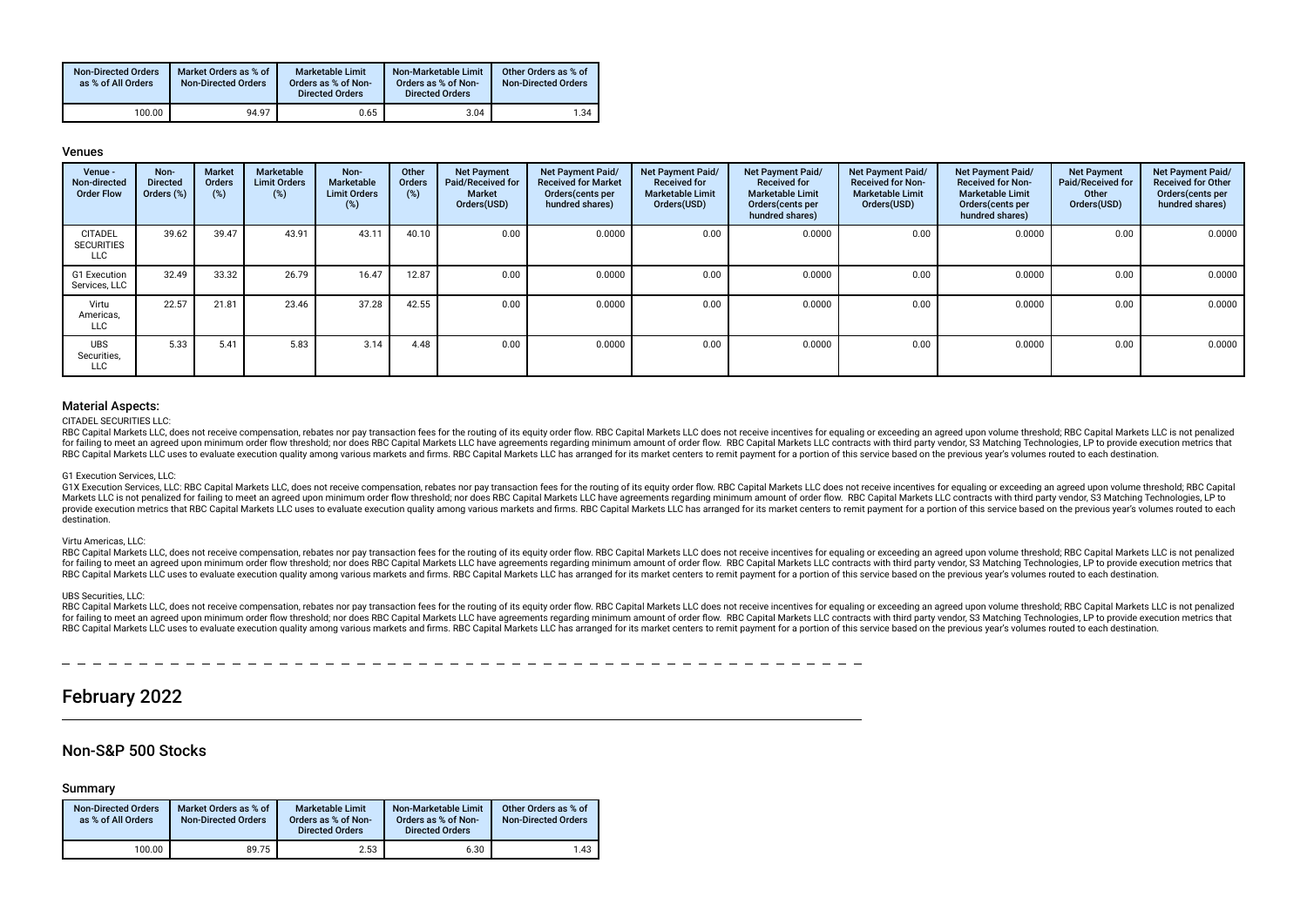#### Venues

| Venue -<br>Non-directed<br><b>Order Flow</b> | Non-<br><b>Directed</b><br>Orders (%) | <b>Market</b><br><b>Orders</b><br>$(\%)$ | Marketable<br><b>Limit Orders</b><br>(%) | Non-<br>Marketable<br><b>Limit Orders</b><br>(%) | Other<br>Orders<br>(%) | <b>Net Payment</b><br><b>Paid/Received for</b><br><b>Market</b><br>Orders(USD) | <b>Net Payment Paid/</b><br><b>Received for Market</b><br>Orders (cents per<br>hundred shares) | Net Payment Paid/<br><b>Received for</b><br><b>Marketable Limit</b><br>Orders(USD) | <b>Net Payment Paid/</b><br><b>Received for</b><br><b>Marketable Limit</b><br>Orders (cents per<br>hundred shares) | Net Payment Paid/<br><b>Received for Non-</b><br><b>Marketable Limit</b><br>Orders(USD) | <b>Net Payment Paid/</b><br><b>Received for Non-</b><br><b>Marketable Limit</b><br>Orders (cents per<br>hundred shares) | <b>Net Payment</b><br><b>Paid/Received for</b><br>Other<br>Orders(USD) | Net Payment Paid/<br><b>Received for Other</b><br>Orders (cents per<br>hundred shares) |
|----------------------------------------------|---------------------------------------|------------------------------------------|------------------------------------------|--------------------------------------------------|------------------------|--------------------------------------------------------------------------------|------------------------------------------------------------------------------------------------|------------------------------------------------------------------------------------|--------------------------------------------------------------------------------------------------------------------|-----------------------------------------------------------------------------------------|-------------------------------------------------------------------------------------------------------------------------|------------------------------------------------------------------------|----------------------------------------------------------------------------------------|
| Virtu<br>Americas,<br>LLC                    | 46.84                                 | 44.82                                    | 67.47                                    | 64.11                                            | 61.12                  | 0.00                                                                           | 0.0000                                                                                         | 0.00                                                                               | 0.0000                                                                                                             | 0.00                                                                                    | 0.0000                                                                                                                  | 0.00                                                                   | 0.0000                                                                                 |
| G1 Execution<br>Services, LLC                | 23.10                                 | 24.47                                    | 9.06                                     | 12.33                                            | 9.80                   | 0.00                                                                           | 0.0000                                                                                         | 0.00                                                                               | 0.0000                                                                                                             | 0.00                                                                                    | 0.0000                                                                                                                  | 0.00                                                                   | 0.0000                                                                                 |
| <b>CITADEL</b><br><b>SECURITIES</b><br>LLC   | 22.27                                 | 22.59                                    | 17.49                                    | 19.44                                            | 23.57                  | 0.00                                                                           | 0.0000                                                                                         | 0.00                                                                               | 0.0000                                                                                                             | 0.00                                                                                    | 0.0000                                                                                                                  | 0.00                                                                   | 0.0000                                                                                 |
| <b>UBS</b><br>Securities,<br><b>LLC</b>      | 7.78                                  | 8.13                                     | 5.98                                     | 4.13                                             | 5.51                   | 0.00                                                                           | 0.0000                                                                                         | 0.00                                                                               | 0.0000                                                                                                             | 0.00                                                                                    | 0.0000                                                                                                                  | 0.00                                                                   | 0.0000                                                                                 |

### Material Aspects:

#### Virtu Americas, LLC:

RBC Capital Markets LLC, does not receive compensation, rebates nor pay transaction fees for the routing of its equity order flow. RBC Capital Markets LLC does not receive incentives for equaling or exceeding an agreed upo for failing to meet an agreed upon minimum order flow threshold; nor does RBC Capital Markets LLC have agreements regarding minimum amount of order flow. RBC Capital Markets LLC contracts with third party vendor. S3 Matchi RBC Capital Markets LLC uses to evaluate execution quality among various markets and firms. RBC Capital Markets LLC has arranged for its market centers to remit payment for a portion of this service based on the previous y

#### G1 Execution Services, LLC:

G1X Execution Services, LLC: RBC Capital Markets LLC, does not receive compensation, rebates nor pay transaction fees for the routing of its equity order flow. RBC Capital Markets LLC does not receive incentives for equali Markets LLC is not penalized for failing to meet an agreed upon minimum order flow threshold; nor does RBC Capital Markets LLC have agreements regarding minimum amount of order flow. RBC Capital Markets LLC contracts with provide execution metrics that RBC Capital Markets LLC uses to evaluate execution quality among various markets and firms. RBC Capital Markets LLC has arranged for its market centers to remit payment for a portion of this destination.

#### CITADEL SECURITIES LLC:

RBC Capital Markets LLC, does not receive compensation, rebates nor pay transaction fees for the routing of its equity order flow. RBC Capital Markets LLC does not receive incentives for equaling or exceeding an agreed upo for failing to meet an agreed upon minimum order flow threshold; nor does RBC Capital Markets LLC have agreements regarding minimum amount of order flow. RBC Capital Markets LLC contracts with third party vendor, S3 Matchi RBC Capital Markets LLC uses to evaluate execution quality among various markets and firms. RBC Capital Markets LLC has arranged for its market centers to remit payment for a portion of this service based on the previous y

#### UBS Securities, LLC:

RBC Capital Markets LLC, does not receive compensation, rebates nor pay transaction fees for the routing of its equity order flow. RBC Capital Markets LLC does not receive incentives for equaling or exceeding an agreed upo for failing to meet an agreed upon minimum order flow threshold; nor does RBC Capital Markets LLC have agreements regarding minimum amount of order flow. RBC Capital Markets LLC contracts with third party vendor, S3 Matchi RBC Capital Markets LLC uses to evaluate execution quality among various markets and firms. RBC Capital Markets LLC has arranged for its market centers to remit payment for a portion of this service based on the previous y

# February 2022

### **Options**

# Summary

| <b>Non-Directed Orders</b><br>as % of All Orders | Market Orders as % of<br><b>Non-Directed Orders</b> | <b>Marketable Limit</b><br>Orders as % of Non-<br><b>Directed Orders</b> | Non-Marketable Limit<br>Orders as % of Non-<br><b>Directed Orders</b> | Other Orders as % of<br><b>Non-Directed Orders</b> |
|--------------------------------------------------|-----------------------------------------------------|--------------------------------------------------------------------------|-----------------------------------------------------------------------|----------------------------------------------------|
| 100.00                                           | 38.53                                               | 8.87                                                                     | 47.17                                                                 | 6.62                                               |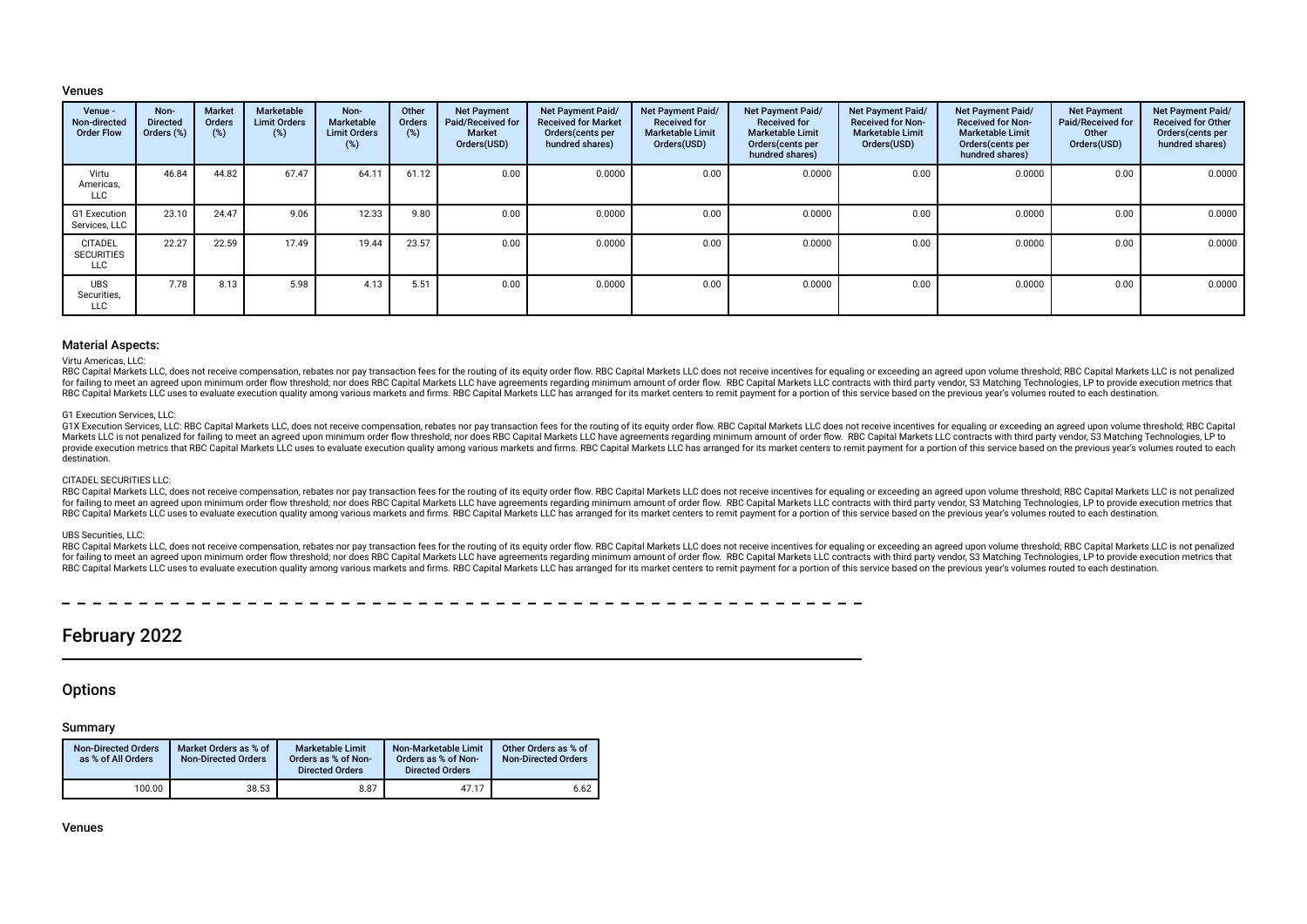| Venue -<br>Non-directed<br><b>Order Flow</b>           | Non-<br><b>Directed</b><br>Orders (%) | <b>Market</b><br><b>Orders</b><br>(%) | Marketable<br><b>Limit Orders</b><br>(%) | Non-<br><b>Marketable</b><br><b>Limit Orders</b><br>(5) | Other<br><b>Orders</b><br>(%) | <b>Net Payment</b><br>Paid/Received for<br>Market<br>Orders(USD) | Net Payment Paid/<br><b>Received for Market</b><br>Orders(cents per<br>hundred shares) | Net Payment Paid/<br><b>Received for</b><br><b>Marketable Limit</b><br>Orders(USD) | <b>Net Payment Paid/</b><br><b>Received for</b><br><b>Marketable Limit</b><br>Orders (cents per<br>hundred shares) | Net Payment Paid/<br><b>Received for Non-</b><br><b>Marketable Limit</b><br>Orders(USD) | Net Payment Paid/<br><b>Received for Non-</b><br><b>Marketable Limit</b><br>Orders(cents per<br>hundred shares) | <b>Net Payment</b><br><b>Paid/Received for</b><br>Other<br>Orders(USD) | Net Payment Paid/<br><b>Received for Other</b><br>Orders(cents per<br>hundred shares) |
|--------------------------------------------------------|---------------------------------------|---------------------------------------|------------------------------------------|---------------------------------------------------------|-------------------------------|------------------------------------------------------------------|----------------------------------------------------------------------------------------|------------------------------------------------------------------------------------|--------------------------------------------------------------------------------------------------------------------|-----------------------------------------------------------------------------------------|-----------------------------------------------------------------------------------------------------------------|------------------------------------------------------------------------|---------------------------------------------------------------------------------------|
| <b>CITADEL</b><br><b>SECURITIES LLC</b>                | 60.64                                 | 58.92                                 | 55.36                                    | 68.49                                                   | 10.81                         | 7,292.15                                                         | 11.8185                                                                                | 7,345.15                                                                           | 21.8022                                                                                                            | 25,191.45                                                                               | 44.4262                                                                                                         | 461.95                                                                 | 43.0522                                                                               |
| Wolverine<br>Execution<br>Services, LLC                | 33.27                                 | 41.08                                 | 44.41                                    | 31.15                                                   | 0.06                          | 10,893.50                                                        | 29.0261                                                                                | 15,466.00                                                                          | 30.6379                                                                                                            | 13,595.25                                                                               | 31.4632                                                                                                         | 15,725.75                                                              | 29.8498                                                                               |
| Matrix<br>Executions,<br>LLC / Simplex<br>Trading, LLC | 5.80                                  | 0.00                                  | 0.23                                     | 0.36                                                    | 84.66                         | 0.00                                                             | 0.0000                                                                                 | 69.75                                                                              | 21.2652                                                                                                            | 62.70                                                                                   | 22.7174                                                                                                         | 5,592.15                                                               | 17.5683                                                                               |
| Dash/IMC<br>Financial<br>Markets                       | 0.30                                  | 0.00                                  | 0.00                                     | 0.00                                                    | 4.47                          | 0.00                                                             | 0.0000                                                                                 | 0.00                                                                               | 0.0000                                                                                                             | 0.00                                                                                    | 0.0000                                                                                                          | 27.10                                                                  | 6.3615                                                                                |

CITADEL SECURITIES LLC:

For exchange-listed equity and index options, RBC is assessed fees and receives credits from the option market centers that may exceed the amount we are charged. RBC may receive the benefit of these credits and such paymen

#### Wolverine Execution Services, LLC:

For exchange-listed equity and index options, RBC is assessed fees and receives credits from the option market centers that may exceed the amount we are charged. RBC may receive the benefit of these credits and such paymen

#### Matrix Executions, LLC / Simplex Trading, LLC:

For exchange-listed equity and index options. RBC is assessed fees and receives credits from the option market centers that may exceed the amount we are charged. RBC may receive the benefit of these credits and such paymen

#### Dash/IMC Financial Markets:

For exchange-listed equity and index options, RBC is assessed fees and receives credits from the option market centers that may exceed the amount we are charged. RBC may receive the benefit of these credits and such paymen

# March 2022

# S&P 500 Stocks

#### Summary

| <b>Non-Directed Orders</b><br>as % of All Orders | Market Orders as % of<br><b>Non-Directed Orders</b> | Marketable Limit<br>Orders as % of Non-<br><b>Directed Orders</b> | Non-Marketable Limit<br>Orders as % of Non-<br><b>Directed Orders</b> | Other Orders as % of<br><b>Non-Directed Orders</b> |
|--------------------------------------------------|-----------------------------------------------------|-------------------------------------------------------------------|-----------------------------------------------------------------------|----------------------------------------------------|
| 100.00                                           | 95.19                                               | 0.64                                                              | 2.76                                                                  | 1.42                                               |

### Venues

| Venue -<br>Non-directed<br><b>Order Flow</b> | Non-<br><b>Directed</b><br>Orders (%) | <b>Market</b><br><b>Orders</b><br>(%) | Marketable<br><b>Limit Orders</b><br>(%) | Non-<br>Marketable<br><b>Limit Orders</b><br>$(\%)$ | Other<br>Orders<br>(%) | <b>Net Payment</b><br>Paid/Received for<br><b>Market</b><br>Orders(USD) | <b>Net Payment Paid/</b><br><b>Received for Market</b><br>Orders (cents per<br>hundred shares) | <b>Net Payment Paid/</b><br><b>Received for</b><br><b>Marketable Limit</b><br>Orders(USD) | <b>Net Payment Paid/</b><br><b>Received for</b><br><b>Marketable Limit</b><br>Orders (cents per<br>hundred shares) | Net Payment Paid/<br><b>Received for Non-</b><br><b>Marketable Limit</b><br>Orders(USD) | <b>Net Payment Paid/</b><br><b>Received for Non-</b><br><b>Marketable Limit</b><br>Orders(cents per<br>hundred shares) | <b>Net Payment</b><br>Paid/Received for<br>Other<br>Orders(USD) | <b>Net Payment Paid/</b><br><b>Received for Other</b><br>Orders(cents per<br>hundred shares) |
|----------------------------------------------|---------------------------------------|---------------------------------------|------------------------------------------|-----------------------------------------------------|------------------------|-------------------------------------------------------------------------|------------------------------------------------------------------------------------------------|-------------------------------------------------------------------------------------------|--------------------------------------------------------------------------------------------------------------------|-----------------------------------------------------------------------------------------|------------------------------------------------------------------------------------------------------------------------|-----------------------------------------------------------------|----------------------------------------------------------------------------------------------|
| <b>CITADEL</b><br><b>SECURITIES</b><br>LLC   | 36.59                                 | 36.51                                 | 38.53                                    | 38.91                                               | 36.41                  | 0.00                                                                    | 0.0000                                                                                         | 0.00                                                                                      | 0.0000                                                                                                             | 0.00                                                                                    | 0.0000                                                                                                                 | 0.00                                                            | 0.0000                                                                                       |
| G1 Execution<br>Services, LLC                | 28.22                                 | 28.98                                 | 22.39                                    | 12.66                                               | 10.32                  | 0.00                                                                    | 0.0000                                                                                         | 0.00                                                                                      | 0.0000                                                                                                             | 0.00                                                                                    | 0.0000                                                                                                                 | 0.00                                                            | 0.0000                                                                                       |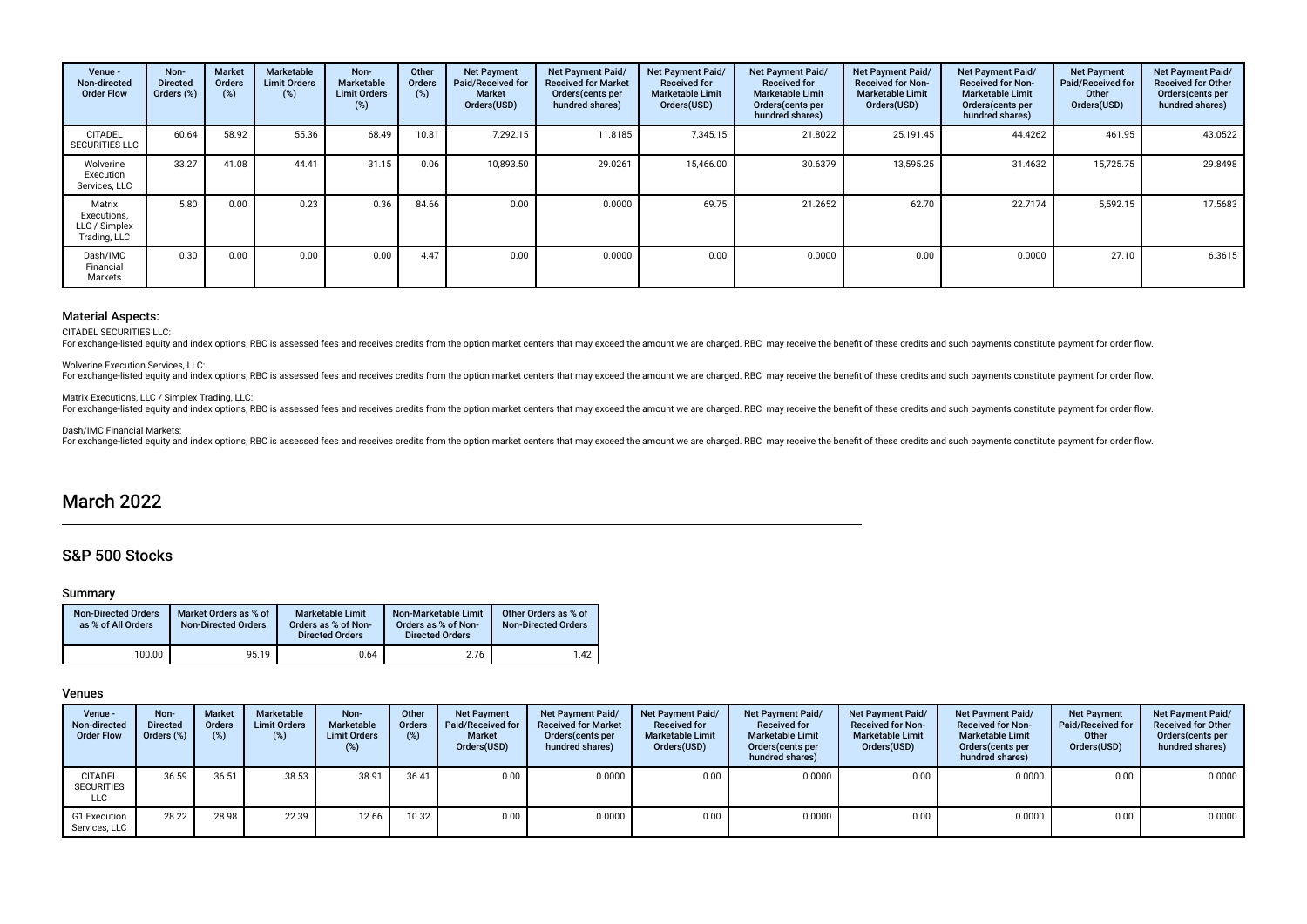| Venue -<br>Non-directed<br><b>Order Flow</b> | Non-<br><b>Directed</b><br>Orders (%) | <b>Market</b><br><b>Orders</b><br>(%) | Marketable<br><b>Limit Orders</b><br>(%) | Non-<br>Marketable<br><b>Limit Orders</b><br>(%) | Other<br>Orders<br>(%) | <b>Net Payment</b><br>Paid/Received for<br><b>Market</b><br>Orders(USD) | <b>Net Payment Paid/</b><br><b>Received for Market</b><br>Orders(cents per<br>hundred shares) | Net Payment Paid/<br><b>Received for</b><br><b>Marketable Limit</b><br>Orders(USD) | Net Payment Paid/<br><b>Received for</b><br><b>Marketable Limit</b><br>Orders (cents per<br>hundred shares) | Net Payment Paid/<br><b>Received for Non-</b><br><b>Marketable Limit</b><br>Orders(USD) | <b>Net Payment Paid/</b><br><b>Received for Non-</b><br><b>Marketable Limit</b><br>Orders (cents per<br>hundred shares) | <b>Net Payment</b><br>Paid/Received for<br>Other<br>Orders(USD) | <b>Net Payment Paid/</b><br><b>Received for Other</b><br>Orders(cents per<br>hundred shares) |
|----------------------------------------------|---------------------------------------|---------------------------------------|------------------------------------------|--------------------------------------------------|------------------------|-------------------------------------------------------------------------|-----------------------------------------------------------------------------------------------|------------------------------------------------------------------------------------|-------------------------------------------------------------------------------------------------------------|-----------------------------------------------------------------------------------------|-------------------------------------------------------------------------------------------------------------------------|-----------------------------------------------------------------|----------------------------------------------------------------------------------------------|
| Virtu<br>Americas,<br><b>LLC</b>             | 23.50                                 | 22.81                                 | 24.05                                    | 37.43                                            | 42.65                  | 0.00                                                                    | 0.0000                                                                                        | 0.00                                                                               | 0.0000                                                                                                      | 0.00                                                                                    | 0.0000                                                                                                                  | 0.00                                                            | 0.0000                                                                                       |
| <b>UBS</b><br>Securities,<br><b>LLC</b>      | 11.68                                 | 11.70                                 | 15.04                                    | 11.00                                            | 10.62                  | 0.00                                                                    | 0.0000                                                                                        | 0.00                                                                               | 0.0000                                                                                                      | 0.00                                                                                    | 0.0000                                                                                                                  | 0.00                                                            | 0.0000                                                                                       |

#### CITADEL SECURITIES LLC:

RBC Capital Markets LLC does not receive compensation, rebates nor pay transaction fees for the routing of its equity order flow. RBC Capital Markets LLC does not receive incentives for equaling or exceeding an agreed upon for failing to meet an agreed upon minimum order flow threshold; nor does RBC Capital Markets LLC have agreements regarding minimum amount of order flow. RBC Capital Markets LLC contracts with third party vendor, S3 Matchi RBC Capital Markets LLC uses to evaluate execution quality among various markets and firms. RBC Capital Markets LLC has arranged for its market centers to remit payment for a portion of this service based on the previous y

#### G1 Execution Services, LLC:

G1X Execution Services. LLC: RBC Capital Markets LLC. does not receive compensation, rebates nor pay transaction fees for the routing of its equity order flow. RBC Capital Markets LLC does not receive incentives for equali Markets LLC is not penalized for failing to meet an agreed upon minimum order flow threshold; nor does RBC Capital Markets LLC have agreements regarding minimum amount of order flow. RBC Capital Markets LLC contracts with provide execution metrics that RBC Capital Markets LLC uses to evaluate execution quality among various markets and firms. RBC Capital Markets LLC has arranged for its market centers to remit payment for a portion of this destination.

#### Virtu Americas, LLC:

RBC Capital Markets LLC, does not receive compensation, rebates nor pay transaction fees for the routing of its equity order flow. RBC Capital Markets LLC does not receive incentives for equaling or exceeding an agreed upo for failing to meet an agreed upon minimum order flow threshold; nor does RBC Capital Markets LLC have agreements regarding minimum amount of order flow. RBC Capital Markets LLC contracts with third party vendor, S3 Matchi RBC Capital Markets LLC uses to evaluate execution quality among various markets and firms. RBC Capital Markets LLC has arranged for its market centers to remit payment for a portion of this service based on the previous y

#### UBS Securities, LLC:

RBC Capital Markets LLC, does not receive compensation, rebates nor pay transaction fees for the routing of its equity order flow. RBC Capital Markets LLC does not receive incentives for equaling or exceeding an agreed upo for failing to meet an agreed upon minimum order flow threshold; nor does RBC Capital Markets LLC have agreements regarding minimum amount of order flow. RBC Capital Markets LLC contracts with third party vendor, S3 Matchi RBC Capital Markets LLC uses to evaluate execution quality among various markets and firms. RBC Capital Markets LLC has arranged for its market centers to remit payment for a portion of this service based on the previous y

# March 2022

# Non-S&P 500 Stocks

#### Summary

| <b>Non-Directed Orders</b><br>as % of All Orders | Market Orders as % of<br><b>Non-Directed Orders</b> | <b>Marketable Limit</b><br>Orders as % of Non-<br><b>Directed Orders</b> | Non-Marketable Limit<br>Orders as % of Non-<br><b>Directed Orders</b> | Other Orders as % of<br>Non-Directed Orders |
|--------------------------------------------------|-----------------------------------------------------|--------------------------------------------------------------------------|-----------------------------------------------------------------------|---------------------------------------------|
| 100.00                                           | 89.24                                               | 3.03                                                                     | 6.02                                                                  | 1.71                                        |

#### Venues

| Venue -<br>Non-directed<br><b>Order Flow</b> | Non-<br><b>Directed</b><br>Orders (%) | <b>Market</b><br><b>Orders</b> | Marketable<br><b>Limit Orders</b> | Non-<br>Marketable<br><b>Limit Orders</b><br>(%) | Other<br><b>Orders</b><br>(%) | <b>Net Payment</b><br>Paid/Received for<br><b>Market</b><br>Orders(USD) | <b>Net Payment Paid/</b><br><b>Received for Market</b><br>Orders (cents per<br>hundred shares) | <b>Net Payment Paid/</b><br><b>Received for</b><br><b>Marketable Limit</b><br>Orders(USD) | <b>Net Payment Paid/</b><br><b>Received for</b><br><b>Marketable Limit</b><br>Orders (cents per<br>hundred shares) | <b>Net Payment Paid/</b><br><b>Received for Non-</b><br><b>Marketable Limit</b><br>Orders(USD) | Net Payment Paid/<br><b>Received for Non-</b><br><b>Marketable Limit</b><br>Orders(cents per<br>hundred shares) | <b>Net Payment</b><br><b>Paid/Received for</b><br>Other<br>Orders(USD) | <b>Net Payment Paid/</b><br><b>Received for Other</b><br>Orders(cents per<br>hundred shares) |
|----------------------------------------------|---------------------------------------|--------------------------------|-----------------------------------|--------------------------------------------------|-------------------------------|-------------------------------------------------------------------------|------------------------------------------------------------------------------------------------|-------------------------------------------------------------------------------------------|--------------------------------------------------------------------------------------------------------------------|------------------------------------------------------------------------------------------------|-----------------------------------------------------------------------------------------------------------------|------------------------------------------------------------------------|----------------------------------------------------------------------------------------------|
| Virtu<br>Americas,<br><b>LLC</b>             | 38.78                                 | 37.08                          | 50.25                             | 53.37                                            | 56.18                         | 0.00                                                                    | 0.0000                                                                                         | 0.00                                                                                      | 0.0000                                                                                                             | 0.00                                                                                           | 0.0000                                                                                                          | 0.00                                                                   | 0.0000                                                                                       |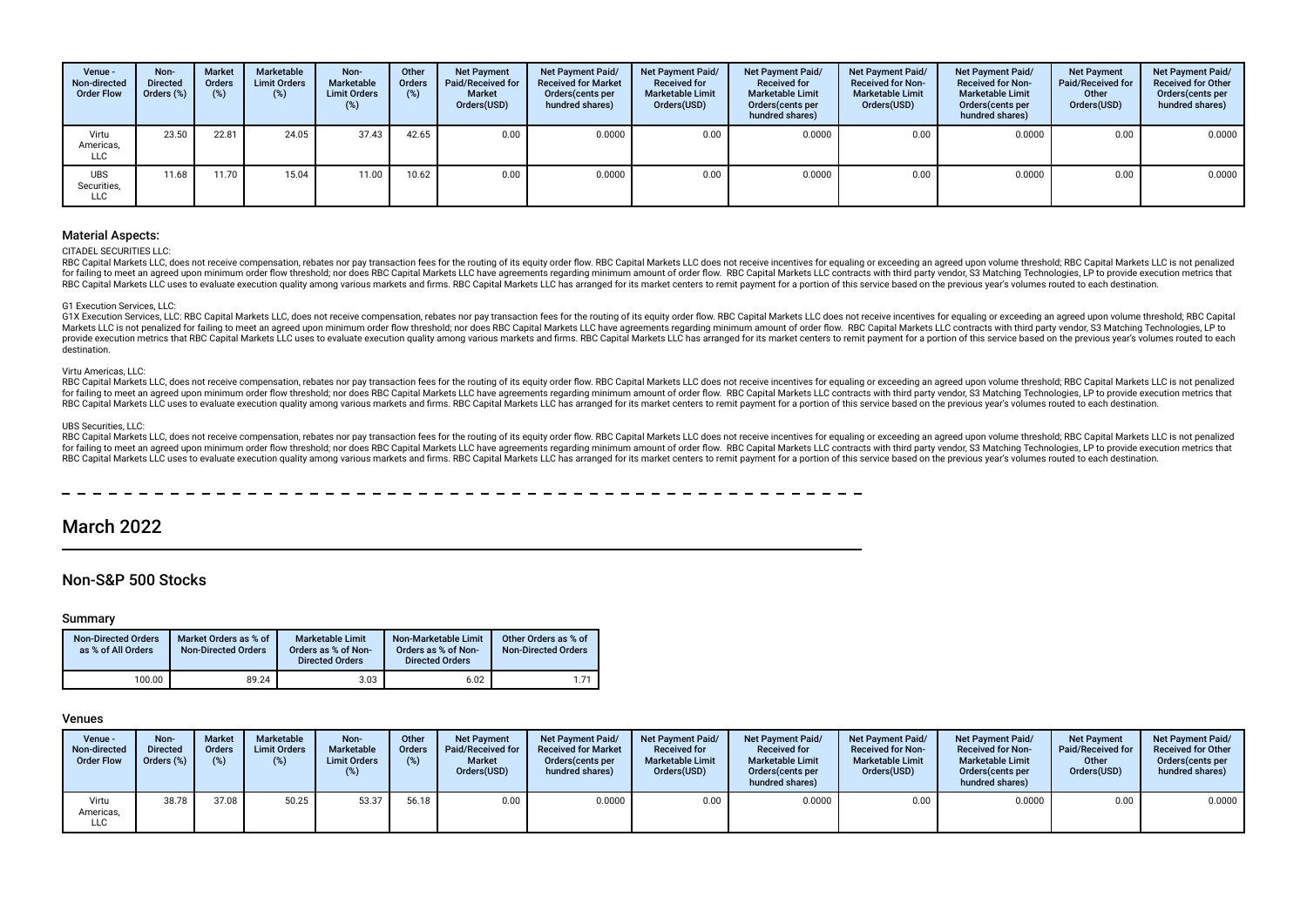| Venue -<br>Non-directed<br><b>Order Flow</b>      | Non-<br><b>Directed</b><br>Orders (%) | <b>Market</b><br><b>Orders</b><br>(%) | Marketable<br><b>Limit Orders</b><br>$(\%)$ | Non-<br><b>Marketable</b><br><b>Limit Orders</b><br>(%) | Other<br>Orders<br>(%) | <b>Net Payment</b><br>Paid/Received for<br><b>Market</b><br>Orders(USD) | <b>Net Payment Paid/</b><br><b>Received for Market</b><br>Orders(cents per<br>hundred shares) | Net Payment Paid/<br><b>Received for</b><br><b>Marketable Limit</b><br>Orders(USD) | Net Payment Paid/<br><b>Received for</b><br><b>Marketable Limit</b><br>Orders (cents per<br>hundred shares) | Net Payment Paid/<br><b>Received for Non-</b><br><b>Marketable Limit</b><br>Orders(USD) | Net Payment Paid/<br><b>Received for Non-</b><br><b>Marketable Limit</b><br>Orders (cents per<br>hundred shares) | <b>Net Payment</b><br>Paid/Received for<br>Other<br>Orders(USD) | <b>Net Payment Paid/</b><br><b>Received for Other</b><br>Orders(cents per<br>hundred shares) |
|---------------------------------------------------|---------------------------------------|---------------------------------------|---------------------------------------------|---------------------------------------------------------|------------------------|-------------------------------------------------------------------------|-----------------------------------------------------------------------------------------------|------------------------------------------------------------------------------------|-------------------------------------------------------------------------------------------------------------|-----------------------------------------------------------------------------------------|------------------------------------------------------------------------------------------------------------------|-----------------------------------------------------------------|----------------------------------------------------------------------------------------------|
| <b>CITADEL</b><br><b>SECURITIES</b><br><b>LLC</b> | 24.69                                 | 25.02                                 | 19.73                                       | 22.96                                                   | 22.24                  | 0.00                                                                    | 0.0000                                                                                        | 0.00                                                                               | 0.0000                                                                                                      | 0.00                                                                                    | 0.0000                                                                                                           | 0.00                                                            | 0.0000                                                                                       |
| G1 Execution<br>Services, LLC                     | 22.23                                 | 23.42                                 | 12.04                                       | 13.51                                                   | 8.79                   | 0.00                                                                    | 0.0000                                                                                        | 0.00                                                                               | 0.0000                                                                                                      | 0.00                                                                                    | 0.0000                                                                                                           | 0.00                                                            | 0.0000                                                                                       |
| <b>UBS</b><br>Securities,<br>LLC                  | 14.29                                 | 14.48                                 | 17.98                                       | 10.16                                                   | 12.79                  | 0.00                                                                    | 0.0000                                                                                        | 0.00                                                                               | 0.0000                                                                                                      | 0.00                                                                                    | 0.0000                                                                                                           | 0.00                                                            | 0.0000                                                                                       |

#### Virtu Americas, LLC:

RBC Capital Markets LLC, does not receive compensation, rebates nor pay transaction fees for the routing of its equity order flow. RBC Capital Markets LLC does not receive incentives for equaling or exceeding an agreed upo for failing to meet an agreed upon minimum order flow threshold, nor does RBC Capital Markets LLC have agreements regarding minimum amount of order flow. RBC Capital Markets LLC contracts with third party vendor, S3 Matchi RBC Capital Markets LLC uses to evaluate execution quality among various markets and firms. RBC Capital Markets LLC has arranged for its market centers to remit payment for a portion of this service based on the previous y

#### CITADEL SECURITIES LLC:

RBC Capital Markets LLC, does not receive compensation, rebates nor pay transaction fees for the routing of its equity order flow. RBC Capital Markets LLC does not receive incentives for equaling or exceeding an agreed upo for failing to meet an agreed upon minimum order flow threshold; nor does RBC Capital Markets LLC have agreements regarding minimum amount of order flow. RBC Capital Markets LLC contracts with third party vendor. S3 Matchi RBC Capital Markets LLC uses to evaluate execution quality among various markets and firms. RBC Capital Markets LLC has arranged for its market centers to remit payment for a portion of this service based on the previous v

#### G1 Execution Services, LLC:

G1X Execution Services, LLC: RBC Capital Markets LLC, does not receive compensation, rebates nor pay transaction fees for the routing of its equity order flow. RBC Capital Markets LLC does not receive incentives for equali Markets LLC is not penalized for failing to meet an agreed upon minimum order flow threshold; nor does RBC Capital Markets LLC have agreements regarding minimum amount of order flow. RBC Capital Markets LLC contracts with provide execution metrics that RBC Capital Markets LLC uses to evaluate execution quality among various markets and firms. RBC Capital Markets LLC has arranged for its market centers to remit payment for a portion of this destination.

#### UBS Securities, LLC:

RBC Capital Markets LLC, does not receive compensation, rebates nor pay transaction fees for the routing of its equity order flow. RBC Capital Markets LLC does not receive incentives for equaling or exceeding an agreed upo for failing to meet an agreed upon minimum order flow threshold: nor does RBC Capital Markets LLC have agreements regarding minimum amount of order flow. RBC Capital Markets LLC contracts with third party vendor. S3 Matchi RBC Capital Markets LLC uses to evaluate execution quality among various markets and firms. RBC Capital Markets LLC has arranged for its market centers to remit payment for a portion of this service based on the previous y

# March 2022

# **Options**

#### Summary

| <b>Non-Directed Orders</b><br>as % of All Orders | Market Orders as % of<br><b>Non-Directed Orders</b> | <b>Marketable Limit</b><br>Orders as % of Non-<br><b>Directed Orders</b> | Non-Marketable Limit<br>Orders as % of Non-<br><b>Directed Orders</b> | Other Orders as % of<br><b>Non-Directed Orders</b> |
|--------------------------------------------------|-----------------------------------------------------|--------------------------------------------------------------------------|-----------------------------------------------------------------------|----------------------------------------------------|
| 100.00                                           | 36.62                                               | 10.23                                                                    | 50.62                                                                 | 3.79                                               |

#### Venues

| Venue -<br>Non-directed<br><b>Order Flow</b> | Non-<br><b>Directed</b><br>Orders (%) | <b>Market</b><br><b>Orders</b><br>(%) | <b>Marketable</b><br><b>Limit Orders</b><br>$(\%)$ | Non-<br><b>Marketable</b><br><b>Limit Orders</b> | Other<br><b>Orders</b> | <b>Net Payment</b><br>Paid/Received for<br><b>Market</b><br>Orders(USD) | <b>Net Payment Paid/</b><br><b>Received for Market</b><br>Orders (cents per<br>hundred shares) | <b>Net Payment Paid/</b><br><b>Received for</b><br><b>Marketable Limit</b><br>Orders(USD) | <b>Net Payment Paid/</b><br><b>Received for</b><br><b>Marketable Limit</b><br>Orders (cents per<br>hundred shares) | <b>Net Payment Paid/</b><br><b>Received for Non-</b><br><b>Marketable Limit</b><br>Orders(USD) | <b>Net Payment Paid/</b><br><b>Received for Non-</b><br><b>Marketable Limit</b><br>Orders (cents per<br>hundred shares) | <b>Net Payment</b><br>Paid/Received for<br>Other<br>Orders(USD) | <b>Net Payment Paid/</b><br><b>Received for Other</b><br>Orders(cents per<br>hundred shares) |
|----------------------------------------------|---------------------------------------|---------------------------------------|----------------------------------------------------|--------------------------------------------------|------------------------|-------------------------------------------------------------------------|------------------------------------------------------------------------------------------------|-------------------------------------------------------------------------------------------|--------------------------------------------------------------------------------------------------------------------|------------------------------------------------------------------------------------------------|-------------------------------------------------------------------------------------------------------------------------|-----------------------------------------------------------------|----------------------------------------------------------------------------------------------|
| <b>CITADEL</b><br><b>SECURITIES LLC</b>      | 61.38                                 | 58.29                                 | 55.43                                              | 66.14                                            | 23.53                  | 11.516.60                                                               | $13.5110$ $\cdot$                                                                              | 12.523.35                                                                                 | 21.6282                                                                                                            | 28,838.70                                                                                      | 43.1304                                                                                                                 | 488.25                                                          | 28.8053                                                                                      |